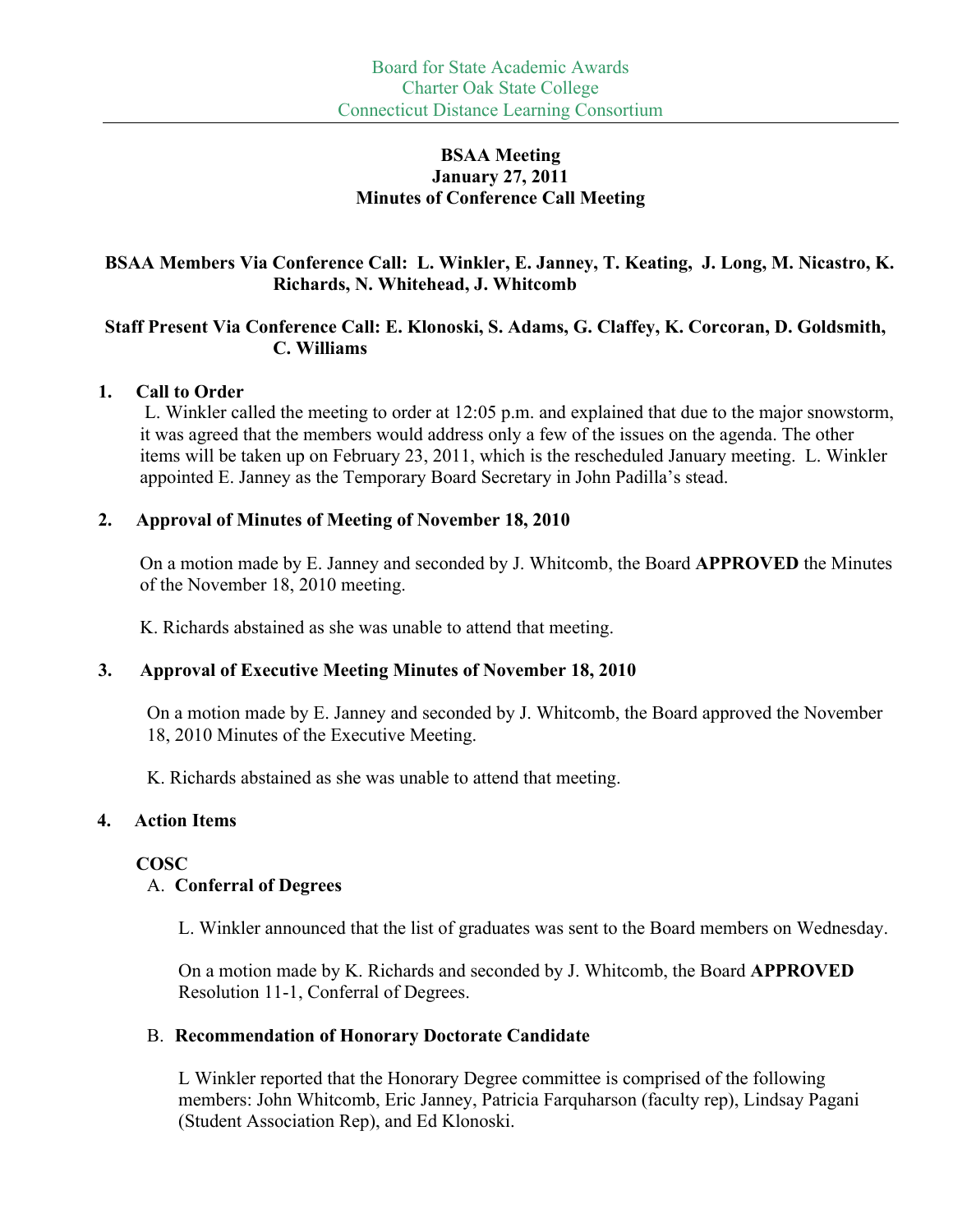E. Janney reported that although the Committee had some outstanding candidates, it was Mr. David Matthews, a Charter Oak State College graduate, who really stood out. Mr. Matthews was not only an outstanding Charter Oak student, but has done exceptional work during his tenure working with the military; most recently during his tour in Iraq and Afghanistan where he was honored for his accomplishments by General Petraeus. Mr. Matthews just completed a two year tour with the Department of State as the Senior Economic Advisor/ Team Lead for the Provincial Reconstruction Team in Iraq. He was chosen to be a visiting scholar at the Woodrow Wilson School, Princeton University. Mr. Matthews has indicated that he will be back in the states in June and would be honored to receive the Doctoral degree.

J. Whitcomb seconded the recommendation of David Matthews as the Honorary Doctoral Candidate.

On a motion made by E. Janney and seconded by J. Long, the Board **APPROVED** Resolution 11-3, Recommendation of David Matthews as Honorary Doctorate Candidate.

# **CTDLC**

#### C. **Revised eTutoring Fees**

L. Winkler requested that D. Goldsmith provide an overview about the eTutoring Fee revisions.

D. Goldsmith reported that in May 2007, the BSAA approved a set of fees for participation in the CTDLC's eTutoring Consortium. Since then, eTutoring has grown and recently the CTDLC sold their platform to a multi-campus institution. The CTDLC is recommending a two level pricing model for existing partners and another increase for new participants. Staff has determined that these levels of fees accommodate the institutions that have been involved in eTutoring for a number of years and addresses the economic downturn that many public and private institutions are experiencing. Additionally, the CTDLC has seen competitors and therefore need to be cognizant of those prices in order to stay competitive.

D. Goldsmith reported that the first price increase will be for the Northeast Consortium where there will be a two tiered pricing model: a smaller increase for existing customers and a larger increase for new institutions to \$1000. Seventy percent of the schools are in the smallest user band. The last time that there were new fee increases was in 2007.

D. Goldsmith went on to explain the other pricing models for institutions that use the CTDLC's eTutoring platform but are managed by the institution or consortium. These include pricing for single institution, pricing for a multi-campus institution, and pricing for a multi-institutional consortium.

On a motion made by K. Richards and seconded by J. Whitcomb, the Board **APPROVED** Resolution 11-5, Revised eTutoring Fees.

At this point in the meeting, J. Whitcomb, announced that he was pleased with the NBC local TV coverage about the CTDLC.